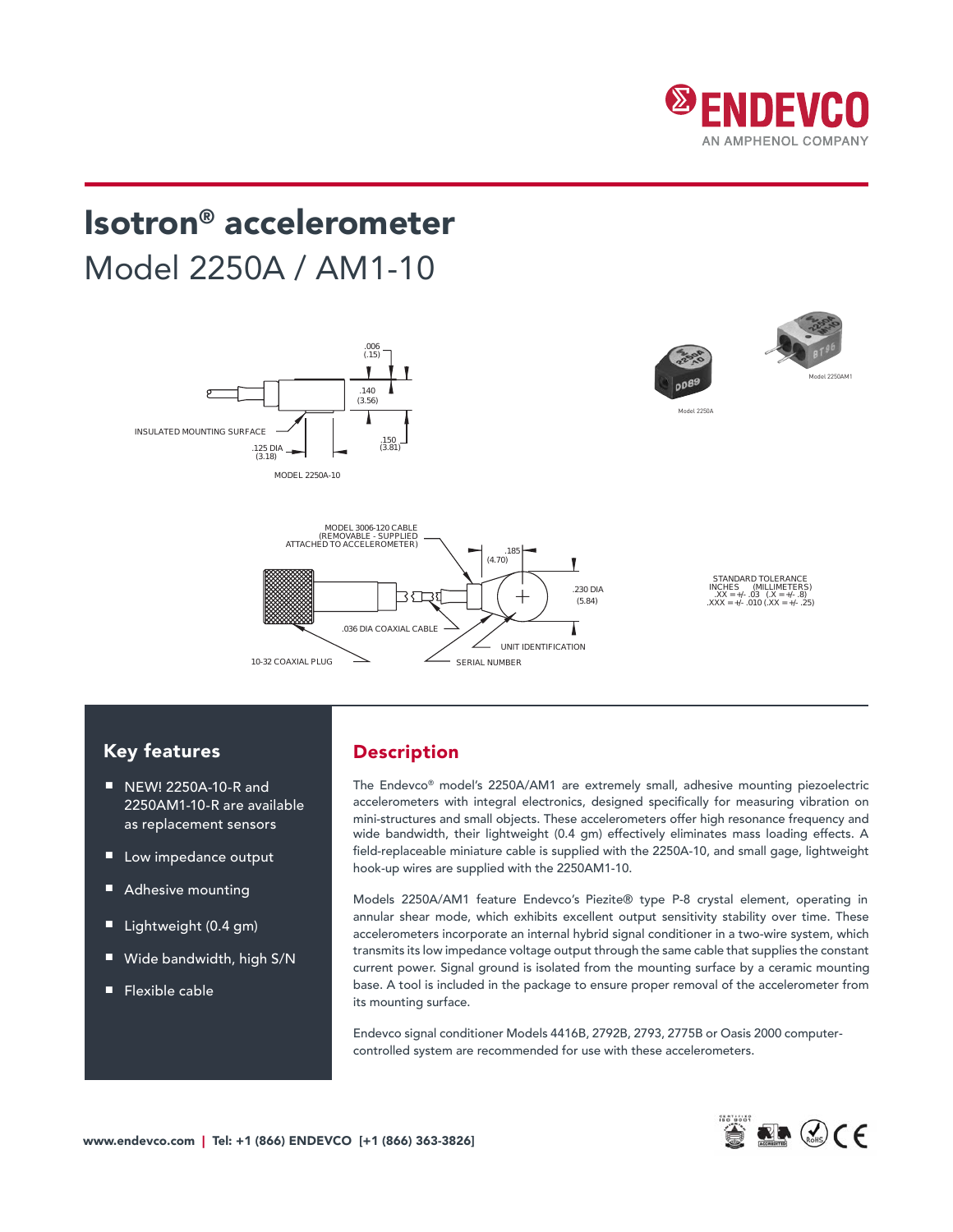## Isotron® accelerometer | Model 2250A / AM1-10

The following performance specifications conform to ISA-RP-37.2 (1964) and are typical values, referenced at +75˚F (+24˚C) and 100 Hz, unless otherwise noted. Calibration data, traceable to National Institute of Standards and Technology (NIST), is supplied.

| <b>Specifications</b>                |                      |                                                                               |  |  |  |
|--------------------------------------|----------------------|-------------------------------------------------------------------------------|--|--|--|
| <b>Dynamic characteristics</b>       | <b>Units</b>         |                                                                               |  |  |  |
| Range                                | g                    | ±500                                                                          |  |  |  |
| Voltage sensitivity                  | mV/q                 | 10                                                                            |  |  |  |
| ±5%                                  |                      |                                                                               |  |  |  |
| Frequency response                   |                      | See typical amplitude response                                                |  |  |  |
| Resonance frequency                  | kHz                  | 80                                                                            |  |  |  |
| Amplitude response                   |                      |                                                                               |  |  |  |
| ±1dB                                 | Hz                   | 2 to 15 000                                                                   |  |  |  |
| Temperature response                 |                      | See typical curve                                                             |  |  |  |
| Transverse sensitivity               | %                    | $\leq 5$                                                                      |  |  |  |
| Amplitude linearity [4]              | %                    | 1 to 500 g                                                                    |  |  |  |
| <b>Output characteristics</b>        |                      |                                                                               |  |  |  |
| Output polarity                      |                      | Acceleration directed into the base of unit produces positive output          |  |  |  |
| Compliance voltage                   | Vdc                  | 18 to 30                                                                      |  |  |  |
| Supply current                       | mA                   | 2 to 20                                                                       |  |  |  |
| DC output bias voltage               | Vdc                  | 6.5 to 12.5                                                                   |  |  |  |
| Output impedance                     | Ω                    | $\leq 100$                                                                    |  |  |  |
| Residual noise                       | equiv. g rms         | 0.0015                                                                        |  |  |  |
| 2 Hz to 25 kHz, broadband            |                      |                                                                               |  |  |  |
| Grounding                            |                      | Signal ground connected to case but isolated from mounting surface            |  |  |  |
| <b>Environmental characteristics</b> |                      |                                                                               |  |  |  |
| Temperature range                    |                      | -67°F to +257°F (-55°C to +125°C)                                             |  |  |  |
| Humidity                             |                      | Epoxy sealed, non-hermetic                                                    |  |  |  |
| Sinusoidal vibration limit           | g pk                 | 1000                                                                          |  |  |  |
| Shock limit                          | g pk                 | 2000                                                                          |  |  |  |
| Base strain sensitivity              | equiv. g pk/µ strain | 0.0004                                                                        |  |  |  |
| Thermal transient sensitivity        | equiv. g pk/F° (/°C) | 0.1(0.18)                                                                     |  |  |  |
| Electromagnetic sensitivity          | equiv. g rms/gauss   | 0.0001                                                                        |  |  |  |
| <b>Physical characteristics</b>      |                      |                                                                               |  |  |  |
| <b>Dimensions</b>                    |                      | See outline drawing                                                           |  |  |  |
| Weight                               | qm (oz)              | 0.4(0.01)                                                                     |  |  |  |
| Case material                        | 2250A-10:            | Anodized aluminum alloy case, beryllium copper lid, alumina mounting surface  |  |  |  |
| Connector                            |                      | 1.2 UNM threads. Recommended connector torque, 0.8 lbf-in (0.09 Nm) or finger |  |  |  |
|                                      |                      | tight using wrench.                                                           |  |  |  |
|                                      | 2250AM1-10:          | Solder terminal, "+" denoted by red dot.                                      |  |  |  |
| Mounting                             |                      | Flat surface provided for adhesive mounting                                   |  |  |  |
| <b>Calibration data</b>              |                      |                                                                               |  |  |  |
| Supplied:                            |                      |                                                                               |  |  |  |
| Sensitivity                          | mV/q                 |                                                                               |  |  |  |
| Maximum transverse sensitivity       | ℅                    |                                                                               |  |  |  |
| Frequency response                   | %                    | 20 Hz to 15 kHz                                                               |  |  |  |
|                                      | dB                   | 15 kHz to 50 kHz                                                              |  |  |  |
|                                      |                      |                                                                               |  |  |  |